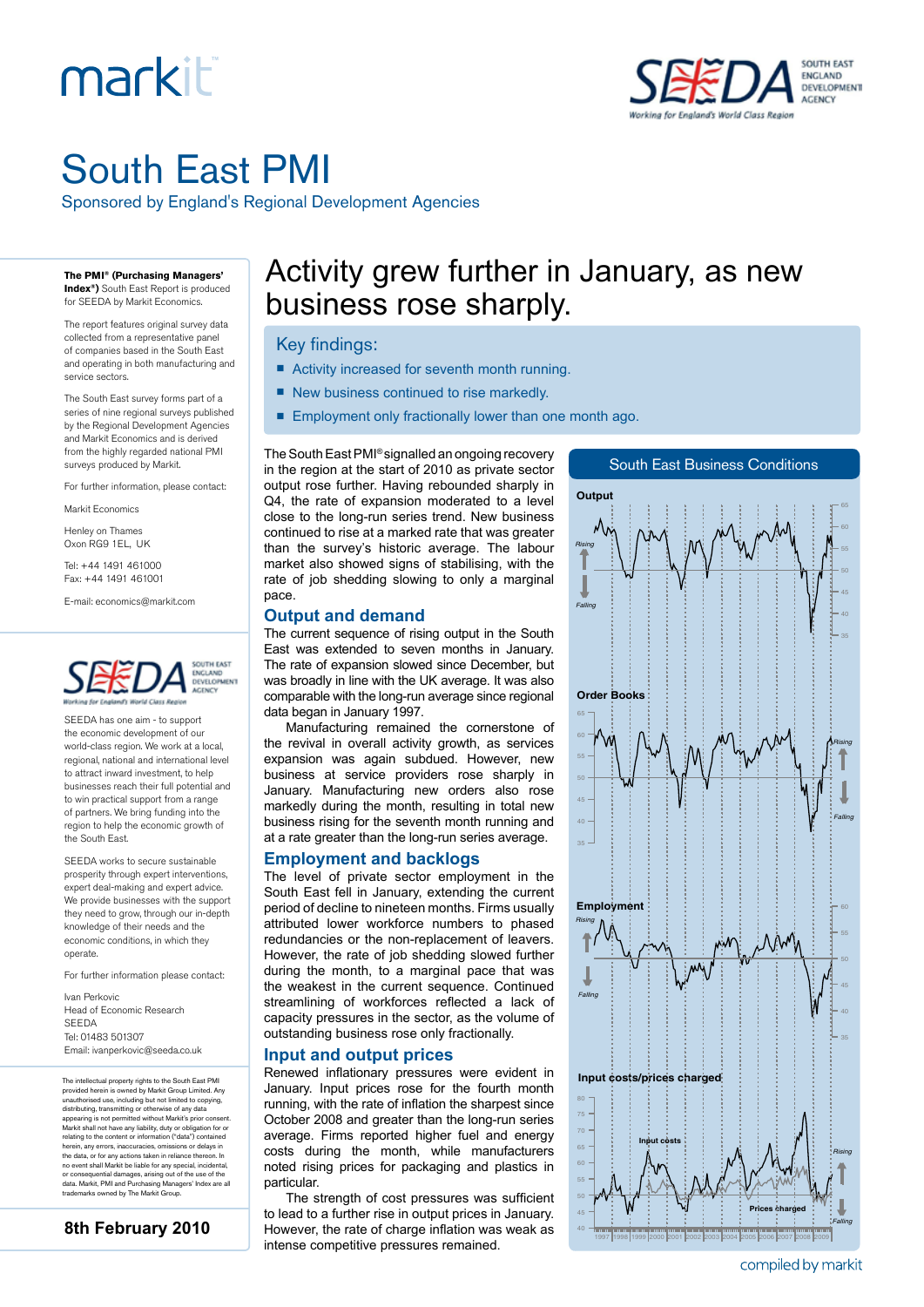#### Output / Business Activity

Q. Is the level of output or business activity at your company higher, the same or lower this month than one month ago?

|      |     |        |           | <b>South East Companies</b> |                    |                  | All UK         | 50 = no change on previous month (seasonally adjusted)                                                                                                                                                                 |  |  |
|------|-----|--------|-----------|-----------------------------|--------------------|------------------|----------------|------------------------------------------------------------------------------------------------------------------------------------------------------------------------------------------------------------------------|--|--|
|      |     | Higher | Same<br>% | Lower<br>%                  | Index<br>50=no chq | S.Adj'd<br>Index | S.Adj'd<br>Ind | $65 -$<br>Increasing rate of growth<br>601                                                                                                                                                                             |  |  |
| 2009 | May | 21.9   | 51.9      | 26.3                        | 47.8               | 49.7             | 51.0           |                                                                                                                                                                                                                        |  |  |
|      | Jun | 19.8   | 56.2      | 24.1                        | 47.8               | 48.0             | 51.8           | $55 -$                                                                                                                                                                                                                 |  |  |
|      | Jul | 25.9   | 57.6      | 16.5                        | 54.7               | 53.0             | 53.6           | 50 <sup>o</sup>                                                                                                                                                                                                        |  |  |
|      | Aug | 26.8   | 51.6      | 21.6                        | 52.6               | 53.8             | 54.7           |                                                                                                                                                                                                                        |  |  |
|      | Sep | 27.4   | 51.0      | 21.7                        | 52.9               | 53.1             | 54.3           |                                                                                                                                                                                                                        |  |  |
|      | Oct | 29.9   | 56.1      | 14.0                        | 58.0               | 58.1             | 56.9           | $40 -$<br><b>Black line: South East</b>                                                                                                                                                                                |  |  |
|      | Nov | 26.4   | 54.1      | 19.5                        | 53.5               | 56.2             | 56.5           | Grey line: All UK                                                                                                                                                                                                      |  |  |
|      | Dec | 33.1   | 49.4      | 17.5                        | 57.8               | 57.8             | 57.2           | $35 -$                                                                                                                                                                                                                 |  |  |
| 2010 | Jan | 25.8   | 49.0      | 25.2                        | 50.3               | 55.3             | 55.5           | Increasing rate of decline<br>30 minute parameter and an international production and an international production production and an international<br>19971199811999120001200112002120031200412005120061200712008120091 |  |  |

The seasonally adjusted Business Activity Index remained above the no-change mark of 50.0 in January, signalling growth of private sector output in the South East. The rate of growth slowed to a pace weaker than that seen throughout the fourth quarter, but one which remained above the long-run trend. It was broadly in line with the UK average as a whole in the latest period. Higher activity volumes were linked to rising new business, as market conditions showed further signs of recovery. Manufacturing production continued to rise at a faster rate than services activity.

#### New Orders / Incoming New Business

Q. Is the level of new orders or incoming new business at your company higher, the same or lower this month than one month ago?

|      |     |                         |           | <b>AII UK</b> |                        |                  |                |
|------|-----|-------------------------|-----------|---------------|------------------------|------------------|----------------|
|      |     | Higher<br>$\frac{0}{0}$ | Same<br>% | Lower<br>%    | Index<br>$50 = no$ chg | S.Adj'd<br>Index | S.Adj'd<br>Ind |
| 2009 | May | 25.5                    | 43.9      | 30.6          | 47.5                   | 49.3             | 50.9           |
|      | Jun | 25.8                    | 42.8      | 31.4          | 47.2                   | 46.3             | 49.6           |
|      | Jul | 30.1                    | 52.6      | 17.3          | 56.4                   | 52.7             | 53.1           |
|      | Aug | 24.8                    | 51.0      | 24.2          | 50.3                   | 52.2             | 52.6           |
|      | Sep | 26.9                    | 54.5      | 18.6          | 54.2                   | 52.9             | 53.6           |
|      | Oct | 34.2                    | 52.6      | 13.2          | 60.5                   | 58.2             | 55.8           |
|      | Nov | 32.3                    | 48.4      | 19.4          | 56.5                   | 58.3             | 56.1           |
|      | Dec | 32.5                    | 47.7      | 19.9          | 56.3                   | 59.1             | 57.2           |
| 2010 | Jan | 29.7                    | 47.3      | 23.0          | 53.4                   | 57.6             | 54.9           |
|      |     |                         |           |               |                        |                  |                |



New business growth in the South East's private sector economy remained marked in January, despite easing to its weakest in four months. The region recorded a faster rate of expansion than all other areas of the UK except London. The seasonally adjusted Incoming New Business Index has signalled growth for the past seven months, and the rate of expansion has been greater than the UK average since last October. Sector data signalled similarly marked increases in manufacturing and services. A number of firms quoted that export demand had supported growth of new workloads.

#### Business Outstanding

Q. Is the level of business outstanding at your company higher, the same or lower this month than one month ago?

|      |     | <b>South East Companies</b> |           |            |                    |                  | All UK         |
|------|-----|-----------------------------|-----------|------------|--------------------|------------------|----------------|
|      |     | Higher<br>%                 | Same<br>% | Lower<br>% | Index<br>50=no cha | S.Adj'd<br>Index | S.Adj'd<br>Ind |
| 2009 | May | 12.3                        | 60.3      | 27.4       | 42.5               | 41.1             | 41.1           |
|      | Jun | 12.2                        | 60.1      | 27.7       | 42.2               | 41.2             | 41.3           |
|      | Jul | 18.6                        | 57.2      | 24.1       | 47.2               | 44.3             | 42.7           |
|      | Aug | 11.7                        | 59.9      | 28.5       | 41.6               | 40.4             | 40.9           |
|      | Sep | 13.6                        | 64.6      | 21.8       | 45.9               | 43.3             | 42.1           |
|      | Oct | 15.2                        | 66.2      | 18.6       | 48.3               | 47.8             | 45.8           |
|      | Nov | 17.2                        | 60.0      | 22.8       | 47.2               | 49.1             | 47.7           |
|      | Dec | 14.9                        | 66.7      | 18.4       | 48.2               | 50.1             | 48.9           |
| 2010 | Jan | 15.8                        | 64.0      | 20.1       | 47.8               | 50.2             | 48.8           |

January data signalled fractional growth of outstanding business at private sector firms in the South East. Anecdotal evidence linked backlogs growth to rising new orders. The seasonally adjusted Business Outstanding Index remained just above the no-change mark of 50.0, signalling a very marginal rate of increase. Rising backlogs were mainly registered at manufacturers, as service sector outstanding business continued to fall. Rising volumes of outstanding business contrasted with a drop in backlogs across the UK as a whole in the latest period.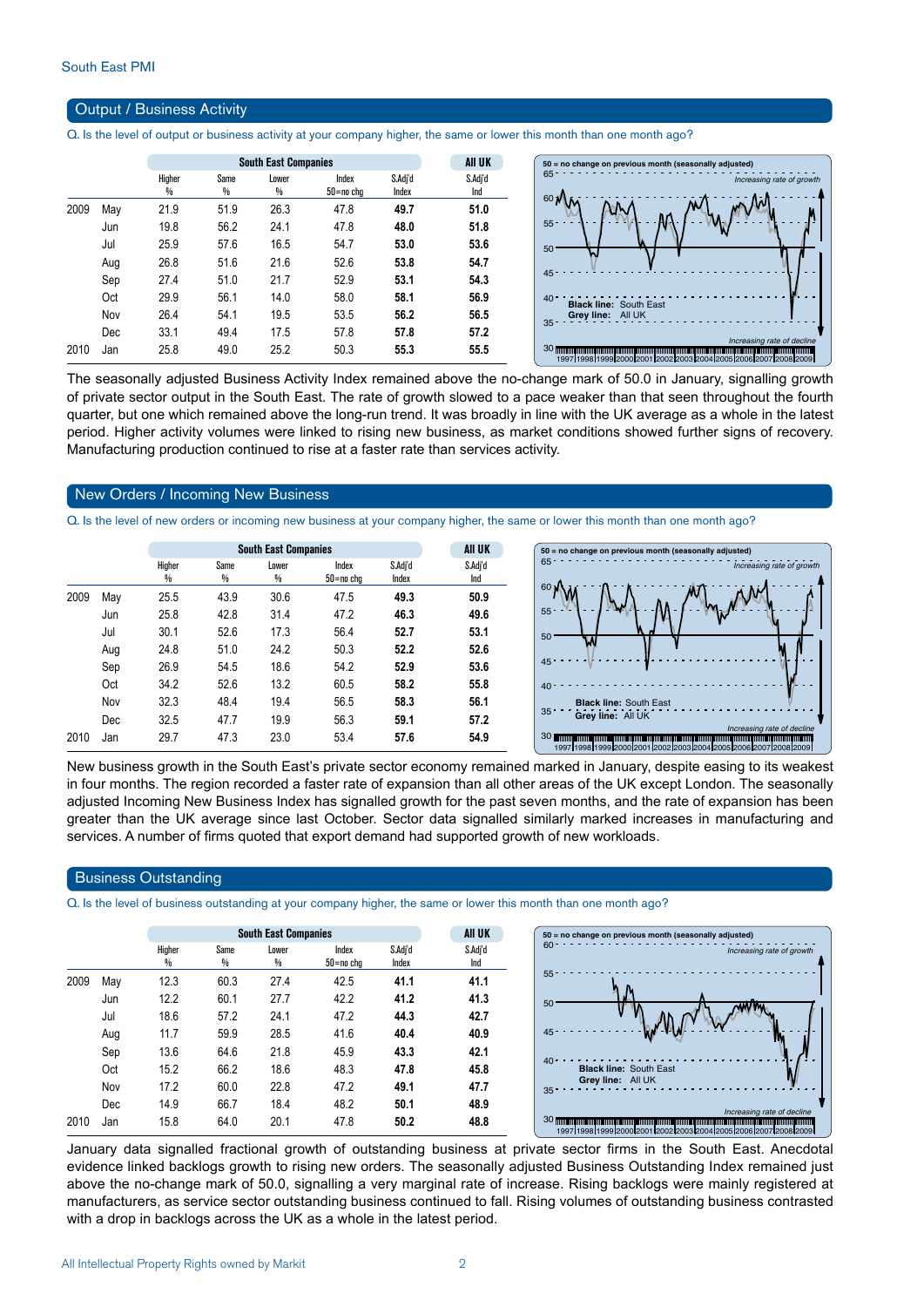#### Employment

Q. Is the level of employment at your company higher, the same or lower this month than one month ago?

|      |     |             |           | All UK     |                    |                  |                |
|------|-----|-------------|-----------|------------|--------------------|------------------|----------------|
|      |     | Higher<br>% | Same<br>₩ | Lower<br>% | Index<br>50=no cha | S.Adj'd<br>Index | S.Adj'd<br>Ind |
| 2009 | May | 7.5         | 74.2      | 18.2       | 44.7               | 43.4             | 42.7           |
|      | Jun | 6.2         | 78.3      | 15.5       | 45.3               | 42.9             | 42.5           |
|      | Jul | 6.4         | 81.5      | 12.1       | 47.1               | 45.8             | 43.5           |
|      | Aug | 11.2        | 77.0      | 11.8       | 49.7               | 46.9             | 45.3           |
|      | Sep | 7.1         | 80.1      | 12.8       | 47.1               | 46.1             | 45.1           |
|      | Oct | 7.7         | 77.4      | 14.8       | 46.5               | 46.1             | 46.1           |
|      | Nov | 7.6         | 82.3      | 10.1       | 48.7               | 47.8             | 47.1           |
|      | Dec | 10.4        | 77.9      | 11.7       | 49.4               | 48.2             | 47.8           |
| 2010 | Jan | 7.3         | 80.0      | 12.7       | 47.3               | 49.8             | 49.2           |

Firms in the South East continued to shed staff in January. Workforce numbers in the region have now contracted for nineteen successive months. However, the seasonally adjusted Employment Index rose for the third month running, and signalled only a marginal rate of job shedding. Of the eleven UK regions to record falling jobs in January (the exception being the North West), the South East posted the weakest rate of decline. A number of companies reported that voluntary leavers had not been replaced. Job losses were mainly concentrated at service providers.

#### Input Prices / Costs

Q. Have average input prices or input costs risen, fallen or remained unchanged this month compared to one month ago?

|      |     |             |           | All UK     |                    |                  |                |
|------|-----|-------------|-----------|------------|--------------------|------------------|----------------|
|      |     | Higher<br>% | Same<br>₩ | Lower<br>₩ | Index<br>50=no cha | S.Adi'd<br>Index | S.Adj'd<br>Ind |
| 2009 | May | 13.2        | 74.8      | 11.9       | 50.6               | 49.3             | 48.5           |
|      | Jun | 14.8        | 69.1      | 16.0       | 49.4               | 49.3             | 49.8           |
|      | Jul | 10.8        | 75.8      | 13.4       | 48.7               | 48.7             | 50.4           |
|      | Aug | 11.8        | 78.9      | 9.2        | 51.3               | 50.2             | 52.0           |
|      | Sep | 11.5        | 80.1      | 8.3        | 51.6               | 50.0             | 51.9           |
|      | Oct | 14.7        | 77.6      | 7.7        | 53.5               | 53.4             | 54.0           |
|      | Nov | 19.1        | 73.9      | 7.0        | 56.1               | 55.4             | 54.7           |
|      | Dec | 10.4        | 84.4      | 5.2        | 52.6               | 54.8             | 55.9           |
| 2010 | Jan | 19.5        | 75.8      | 4.7        | 57.4               | 56.5             | 58.5           |

Average input prices paid by South East firms rose for the fourth month running in January. The rate of inflation accelerated to its highest since October 2008 and was greater than its long-run trend, but remained weaker than the average for the UK private sector as a whole. Sources of upward pressure on costs included fuel, energy and, at manufacturers, packaging and plastics. Almost one-fifth of survey respondents reported higher input prices during the month. By sector, prices rose more sharply at manufacturers than service providers.

#### **Output Prices**

Q. Are the average prices charged for goods and services by your company higher, the same or lower this month than one month ago?

|      |            |             | <b>South East Companies</b> |            | All UK                 |                  |                |
|------|------------|-------------|-----------------------------|------------|------------------------|------------------|----------------|
|      |            | Higher<br>% | Same<br>%                   | Lower<br>% | Index<br>$50 = no$ chg | S.Adj'd<br>Index | S.Adj'd<br>Ind |
| 2009 | May        | 6.9         | 84.9                        | 8.2        | 49.4                   | 48.9             | 46.0           |
|      | Jun        | 7.4         | 83.3                        | 9.3        | 49.1                   | 47.9             | 46.2           |
|      | Jul        | 7.6         | 86.0                        | 6.4        | 50.6                   | 50.2             | 48.0           |
|      | Aug        | 3.3         | 86.8                        | 9.9        | 46.7                   | 46.6             | 46.9           |
|      | Sep        | 7.1         | 85.3                        | 7.7        | 49.7                   | 49.1             | 48.1           |
|      | Oct        | 6.5         | 85.8                        | 7.7        | 49.4                   | 49.6             | 49.2           |
|      | Nov        | 7.6         | 84.1                        | 8.3        | 49.7                   | 49.9             | 48.9           |
|      | <b>Dec</b> | 5.2         | 89.6                        | 5.2        | 50.0                   | 50.9             | 50.2           |
| 2010 | Jan        | 11.3        | 81.3                        | 7.3        | 52.0                   | 51.0             | 50.9           |

January marked a second successive month of rising prices charged by private sector firms in the South East. The seasonally adjusted Output Prices Index was indicative of a rate of inflation little-changed from December, and one broadly in line with the UK-wide average. The latest month also marked the first back-to-back rise in output charges since October 2008. However, the Index was below its long-run trend, as firms reported limited pricing power due to competitive pressures. Manufacturers recorded robust increases in output prices, while service providers' charges fell further.